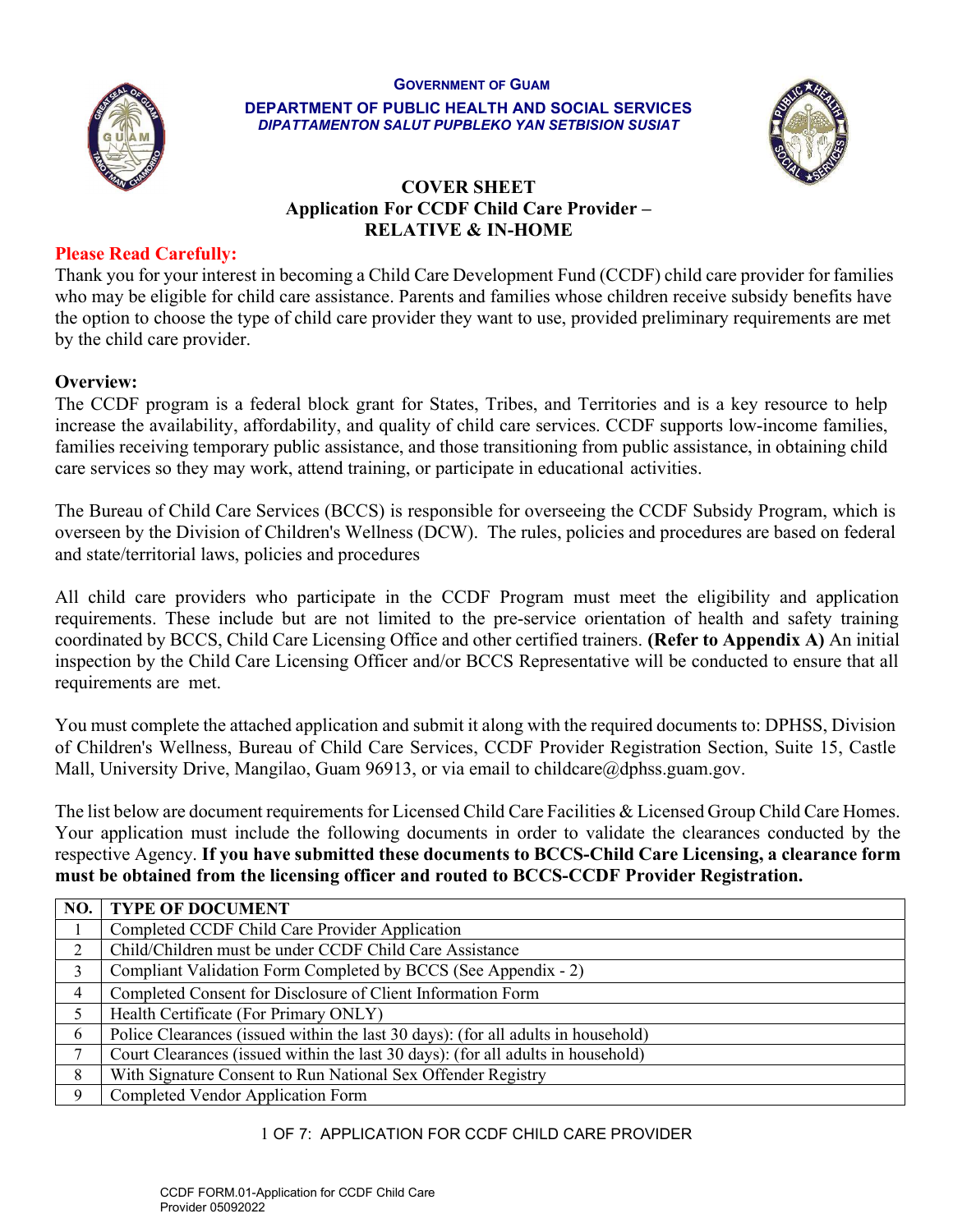Please be advised that DPHSS-BCCS is also required to implement comprehensive background clearance requirements as mandated in the Child Care Development Block Grant Act of 2014 (CCDBG), for all child care staff members (including prospective child care staff members of all licensed regulated, licensed-exempt, or registered child care providers) and all child care providers eligible to deliver services are established, which is essential to ensure the health and safety of children in care.

Therefore, pending the full implementation of the CCDBG Act, all Licensed Child Care Providers must be able to demonstrate compliance with Guam Public Law 31-73 which outlines certain facility requirements and all License-Exempt Child Care Providers must comply with the minimum health & safety checklists identified and defined by BCCS Provider Registration as part of the health and safety standards and other requirements **prior** to the receipt of any CCDF funds. The DPHSS, BCCS will validate your clearances accordingly.

Upon the full implementation of the CCDBG Act, all child care providers will be notified and are subject to comply with these standards.

You are also advised that the law(s) gives reasons for revocation of your ability to receive CCDF payment if it is determined the child care provider (applicant) has given:

- False statements on an application or any records required by the Department of Public Health, Division of Children's Wellness, Bureau of Child Care Services, CCDF Provider Registration.
- If there are credible allegations that the provider has committed fraud, or if criminal charges / charges of fraud have been filed against you, your CCDF eligibility will be revoked.

[10 GCA: Health & Safety; Chapter 2 – Division of Public Welfare,  $\S$ 2107. Frauds: Penalties]

Once you have met the requirements and have been approved by DPHSS-BCCS, CCDF Provider Registration, you are required to take a one-time Provider-Orientation. A BCCS representative will contact you to schedule an orientation. If you have any questions, please contact our Office at (671) 735-7344.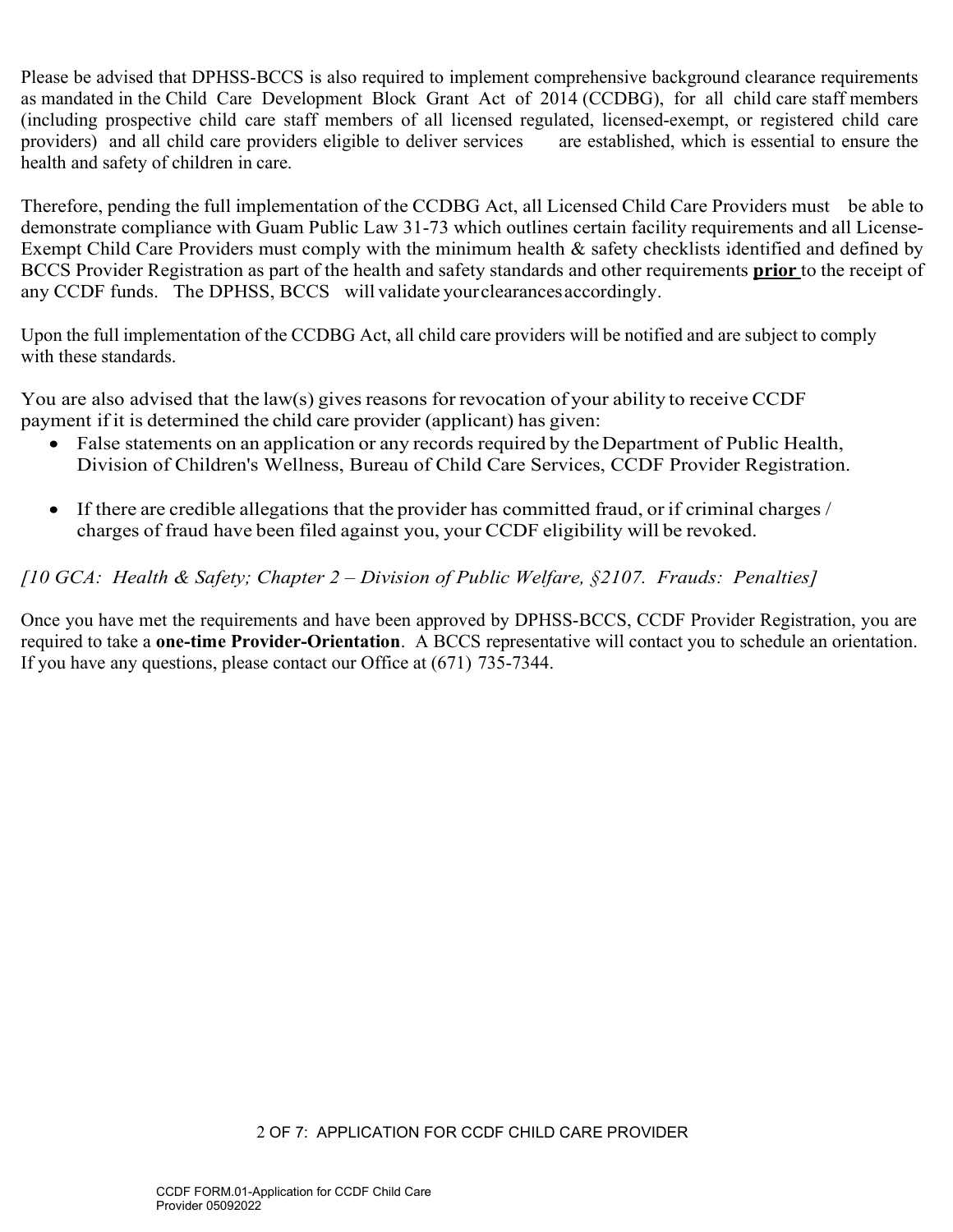

### Department of Public Health & Social Services APPLICATION FOR CCDF CHILD CARE PROVIDER

#### I. APPLICATION INFORMATION:

| <b>Name of Applicant:</b>                                  |  |
|------------------------------------------------------------|--|
| <b>Name of Facility:</b>                                   |  |
| <b>Physical Address of Child Care Facility or</b><br>Home: |  |
| Mailing Address (Postal Box, City/Zip Code)                |  |
| <b>Contact Nos. (Business/Cell/Home)</b>                   |  |
| <b>Email Address:</b>                                      |  |

#### II. ORGANIZATION'S CHILD CARE INFORMATION

| <b>Government of Guam Vendor ID#:</b>                                                | $TIN/SS$ #: |  |
|--------------------------------------------------------------------------------------|-------------|--|
| <b>Type of Child Care Provider (select one)</b>                                      |             |  |
| $\Box$ Licensed-exempt Provider (In-Home) $\Box$ Licensed-exempt Provider (Relative) |             |  |
| Other:                                                                               |             |  |

| Provide the age(s) and number of children per age group below: |               |                |                   |                   |  |  |
|----------------------------------------------------------------|---------------|----------------|-------------------|-------------------|--|--|
| <b>DESCRIPTION</b>                                             | <b>INFANT</b> | <b>TODDLER</b> | <b>PRE-SCHOOL</b> | <b>SCHOOL-AGE</b> |  |  |
| AGE                                                            |               |                |                   |                   |  |  |
| <b>NUMBER OF</b><br><b>CHILDREN</b>                            |               |                |                   |                   |  |  |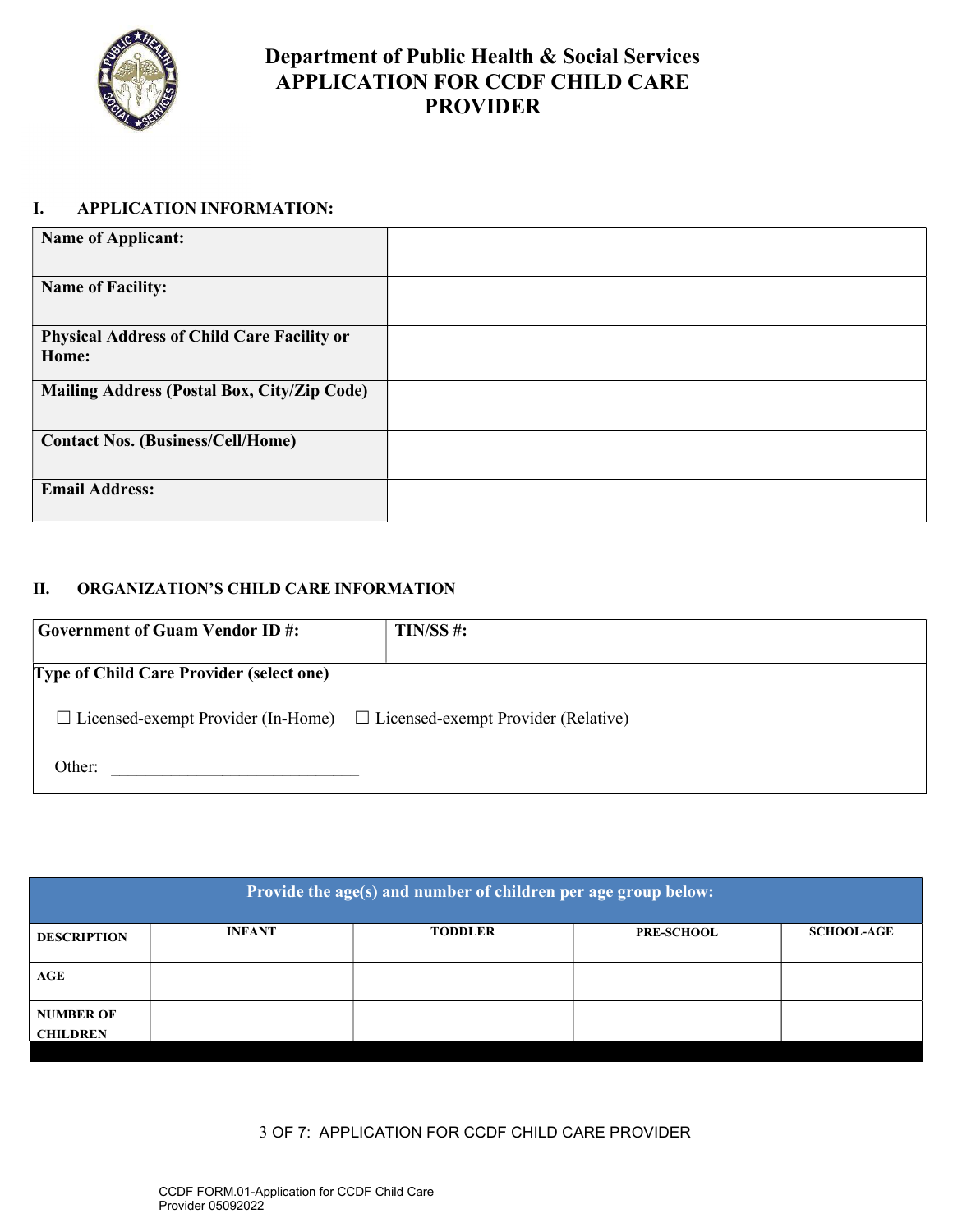| <b>DAYS OF</b><br><b>OPERATION</b>                                                                                                                                                                                                              | MON.   | TUES.  | WED.   | <b>THURS.</b> | FRI.   | <b>SAT</b> | <b>SUN</b>                                                                                                             |
|-------------------------------------------------------------------------------------------------------------------------------------------------------------------------------------------------------------------------------------------------|--------|--------|--------|---------------|--------|------------|------------------------------------------------------------------------------------------------------------------------|
| <b>FROM:</b><br><b>HOURS</b>                                                                                                                                                                                                                    |        |        |        |               |        |            |                                                                                                                        |
| TO:                                                                                                                                                                                                                                             |        |        |        |               |        |            |                                                                                                                        |
| Twenty-four<br>$(24)$ Hours?                                                                                                                                                                                                                    | $\Box$ | $\Box$ | $\Box$ | $\Box$        | $\Box$ | $\Box$     | $\Box$                                                                                                                 |
| <b>FROM:</b><br><b>HOURS</b>                                                                                                                                                                                                                    |        |        |        |               |        |            |                                                                                                                        |
| TO:                                                                                                                                                                                                                                             |        |        |        |               |        |            |                                                                                                                        |
|                                                                                                                                                                                                                                                 |        |        |        |               |        |            | By my signature below, I hereby certify all documentation submitted is true and correct to the best of my knowledge. I |
|                                                                                                                                                                                                                                                 |        |        |        |               |        |            |                                                                                                                        |
| understand that I will be visited by a representative from DPHSS, BCCS. The visit will be scheduled after all required<br>documentation is received by the BCCS. The verification visit will confirm compliance of the required CCDF Child Care |        |        |        |               |        |            |                                                                                                                        |
| Provider requirements for receipt of CCDF childcare voucher dollars. If the provider eligibility standards are met with                                                                                                                         |        |        |        |               |        |            |                                                                                                                        |
| satisfaction, I will be certified by the DPHSS, BCCS.                                                                                                                                                                                           |        |        |        |               |        |            |                                                                                                                        |
| Signature of Applicant/Title<br>Date signed (month, day, year)                                                                                                                                                                                  |        |        |        |               |        |            |                                                                                                                        |
|                                                                                                                                                                                                                                                 |        |        |        |               |        |            |                                                                                                                        |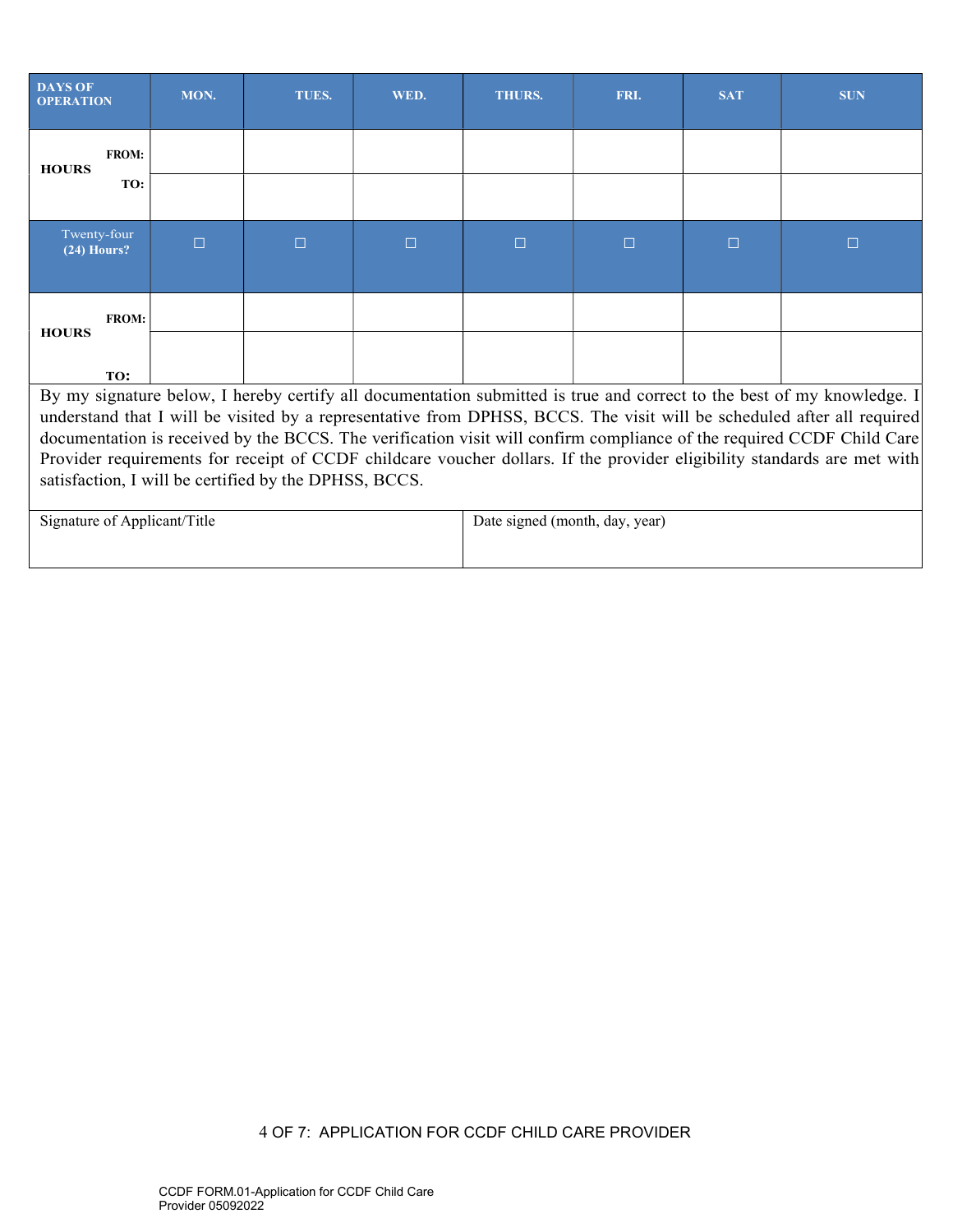### FORM A PROVIDER INFORMATION

Applicant Name: (Please Print)

Licensed-Exempt Relative Care Providers. Individuals who wish to provide child care to their CCDF Eligible family members **must** list the names of all individuals residing in the home, including yourself. All household members who will be caring for children at any time, must meet all caregiver requirements.

| <b>HOUSEHOLD MEMBERS</b> |            |               |                                                                   |                                             |  |  |  |
|--------------------------|------------|---------------|-------------------------------------------------------------------|---------------------------------------------|--|--|--|
| PRINT NAME               | $\rm{AGE}$ | DATE OF BIRTH | SOCIAL SECURITY NO.<br>(Required for anyone 18 years or<br>older) | CHILD CARE PROVIDER or<br>HOUSEHOLD MEMBER? |  |  |  |
|                          |            |               |                                                                   |                                             |  |  |  |
|                          |            |               |                                                                   |                                             |  |  |  |
|                          |            |               |                                                                   |                                             |  |  |  |
|                          |            |               |                                                                   |                                             |  |  |  |
|                          |            |               |                                                                   |                                             |  |  |  |
|                          |            |               |                                                                   |                                             |  |  |  |
|                          |            |               |                                                                   |                                             |  |  |  |
|                          |            |               |                                                                   |                                             |  |  |  |
|                          |            |               |                                                                   |                                             |  |  |  |
|                          |            |               |                                                                   |                                             |  |  |  |
|                          |            |               |                                                                   |                                             |  |  |  |

I certify that the individuals above and/or listed on the attachments are employees/volunteers or household members of the child care facility or home. I will notify the DPHSS-DCW, BCCS-CCDF Provider Registration office immediately and submit all necessary documents for any new employee(s) OR if any household member reaches the age of 18 and is hired after my approval. I understand that my failure to provide this information will constitute non-compliance with the CCDF Provider Eligibility standards and can result in the disapproval and or revocation of my certification.

### SIGNATURE OF APPLICANT AND TITLE:

DATE: \_\_\_\_\_\_\_\_\_\_\_\_\_\_\_\_\_\_\_\_\_\_\_\_\_\_\_\_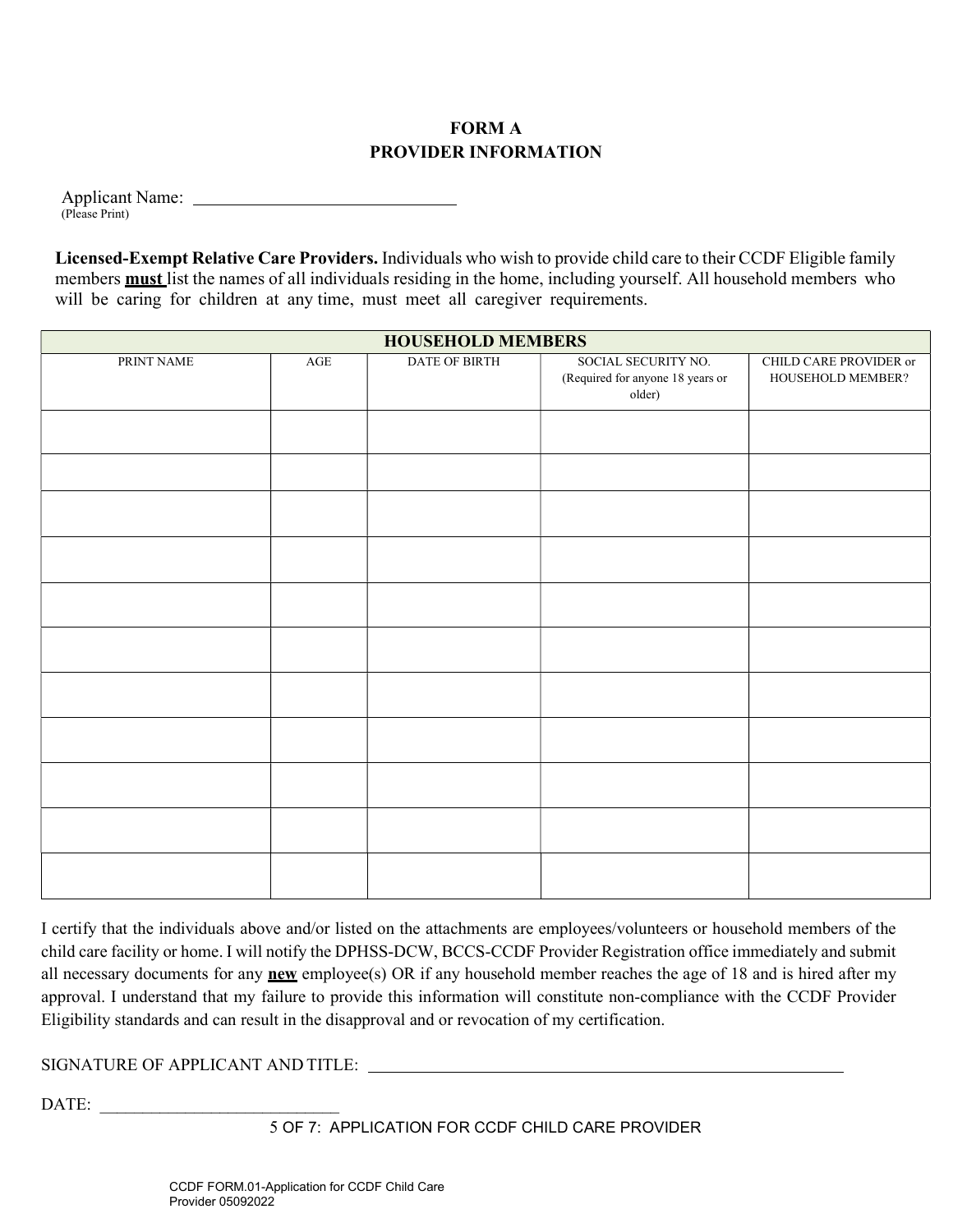# Application for CCDF Child Care Provider APPENDIX - 1

### HEALTH & SAFETY STANDARDS:

You must complete a pre-service orientation and annual in-depth training of or related to the following health & safety standards:

- 1. Prevention & control of infectious diseases (including immunization)
- 2. Prevention of sudden infant death syndrome & the use of safe-sleep practices
- 3. Administration of medication, consistent with standards for parental consent
- 4. Prevention of and response to emergencies due to food and allergic reactions
- 5. Building & physical premises safety, including the identification of and protection, from hazards that can cause bodily injury, such as electrical hazards, bodies of water, and vehicular traffic
- 6. Prevention of shaken baby syndrome, abusive head trauma and child maltreatment
- 7. Emergency Preparedness and response planning for emergencies resulting from a natural disaster or a human-caused event (such as violence at a child care facility) within the meaning of those terms under section 602(a)(1) of the Robert T Stafford Disaster Relieve & Emergency Assistance Act. EPRP must include procedures for evacuation; relocation; shelter-in-place and lockdown; staff and volunteer training and practice drills; communications and reunification with families; continuity of operations; and accommodations for infants and toddlers, children with disabilities, and children with chronic medical conditions
- 8. Handling and storage of hazardous materials and the appropriate disposal of bio-contaminants
- 9. Precautions in transporting children (if applicable)
- 10. Pediatric first aid and cardiopulmonary resuscitation (CPR) certification
- 11. Recognition & reporting of child abuse and neglect
- 12. Child Development
- 13. 15 Training Hrs. (Annually)

For additional information regarding the CCDF Child Care Provider requirements, you may contact the Bureau of Child Care Services (BCCS) at (671) 735-7344 or email childcare@dphss.guam.gov or visit our website at guamchildcare.com.